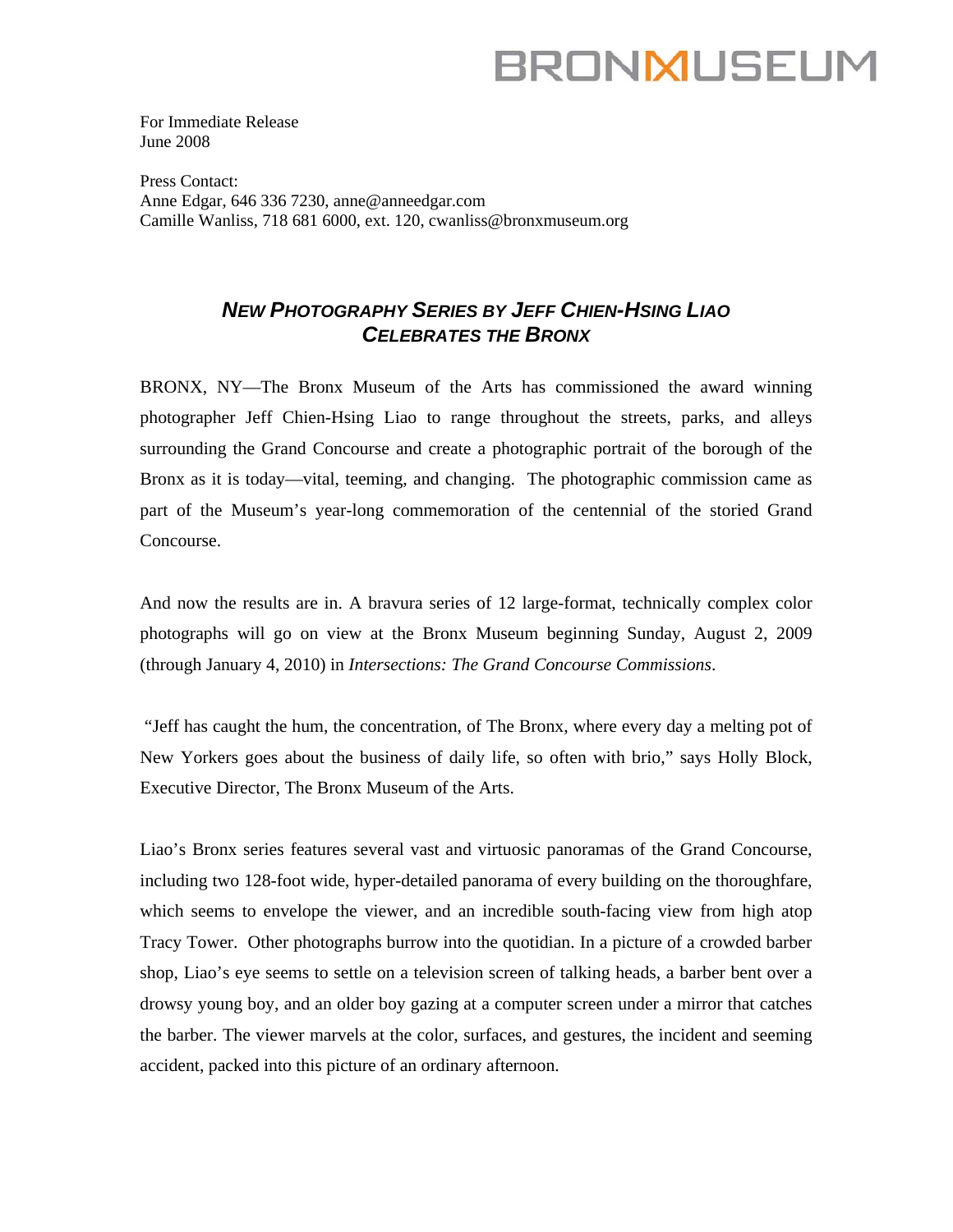While Liao's approach appears to be straightforward documentary, in fact each photograph contains more than can be captured in one frame. To create one large-format photograph, the photographer will spend an entire day shooting Kodak 8-by-10 color film and a high end digital camera. He then transfers a number of these frames (as few as 30; as many as 2000) into digital form. From these he digitally "pieces together" an image that neither the eye nor digital technology could produce alone, such as the photograph *Yankees Stadiums, Subway series 2008.* This 8-ft.-wide, birds-eye view of the new and old Yankee's stadiums captures the sun setting in the background. Yet on close examination, the viewer will notice a golden afternoon light bouncing off the cars below and the glow of nighttime lights in the new stadium proper.

"I wanted to show the lushness and the vibrancy of the borough," says Liao. "A lot of the photography of the Bronx is negative. So I was surprised when I began this project at how alive the streets are with activity."

#### *Jeff Chien-Hsing Liao* (b. 1977 Taiwan)

A Taiwanese-born photographer now based in New York City, Jeff Chien-Hsing Liao earned a MFA from the School of Visual Arts and a BFA from the Pratt Institute. He is the first prize winner of the *New York Times* "Capture the Times" photo contest. Liao's work has been featured in several solo and group exhibitions, and is represented by private and public collections, including JGS Inc. Foundation, Museum of Fine Arts in Houston, Queens Museum of Art in New York, J. Paul Getty Museum, George Eastman House, Norton Museum of Art and Deutsche Bank. His photographs have been widely featured in publications, including Art in America, ArtNews, Camera Art, Photo District News, the New York Times Sunday Magazine, and the Village Voice. Liao's new monograph, *Habitat 7*, is published by Nazraeli Press in 2007. He is represented by Julie Saul Gallery.

#### *Sponsorship*

*Intersections: The Grand Commissions* is made possible by the J. Ira and Nicki Harris Family Foundation; Council for Cultural Affairs, R.O.C., in collaboration with Taipei Cultural Center of TECO in New York; Graham Foundation for Advanced Studies in the Fine Arts; National Endowment for the Humanities; Paul and Klara Porzelt Foundation; U.S. Institute of Museum and Library Services; New York State Council on the Arts, a State Agency; and Kodak.